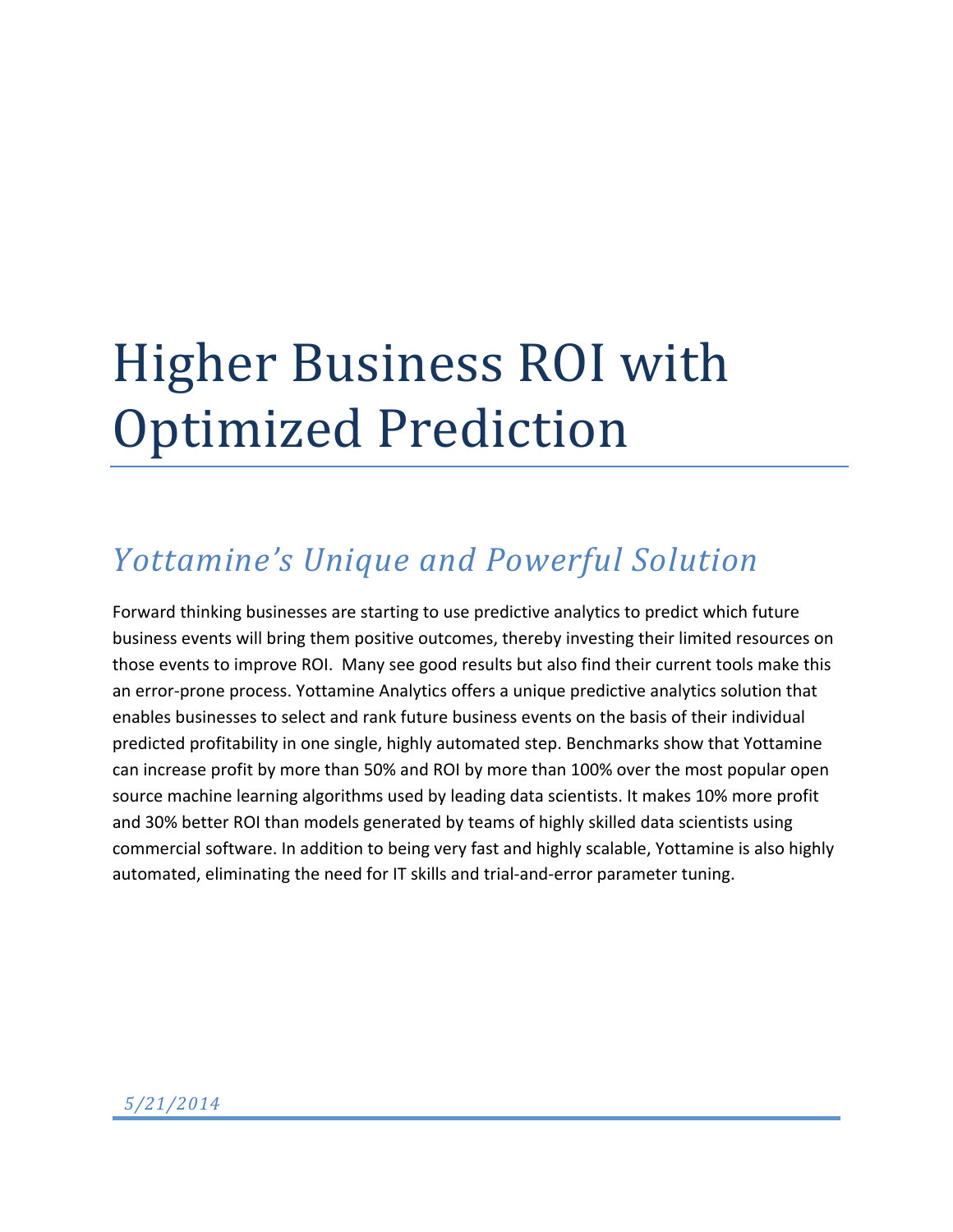

# Real-World Business Predictive Modeling

Companies of all types and sizes are increasingly looking to use predictive analytics to improve business decision making in Marketing, Risk Management, Fraud Detection, Network Security, Product Quality and many other areas.

Predictive Modeling and Machine Learning solutions are now abundant, but they all share three key weaknesses that make them nearly impossible to align analytic models with business objectives.

#### Valuable events are rare, but the tools are biased to the majority, common events.

The events that a business wishes to predict for the greatest return are often rare. For instance, respondents to a direct marketing campaign will be a tiny fraction of the targeted recipients. Such data is said to be highly unbalanced.

Conventional predictive modeling tools often have bias toward the majority events to minimize the overall error rate, working against the business goal of predicting rare, highly rewarding events.

#### The value of the event varies widely, but the tools treat all events as equal in value.

The outcome of each individual business event contributes differently to the overall return of the correctly predicted events. For example, in a marketing campaign, one positive response will bring more revenue than another. Each action the business invests in will normally have some baseline underlying cost associated with it. For instance, the effort involved in checking a fraudulent transaction has its individual underlying cost associated with it. Since it is often impossible for the business to take action on all the possible events, prioritization becomes important. Businesses will only act on the events that have the highest potential to bring positive outcome.

Conventional tools often treat each outcome equally, rather than considering its individual cost or reward. This produces sub-optimal prediction result and consequently sub-optimal business return.

#### Big data modeling is compute- intensive, but the tools do not scale accordingly.

Big Data means more data types, more data points, more features and more noise. That is what makes predictive modeling more complex and more compute-intensive now more than ever.

# What is Optimized Prediction?

Predictive models with the greatest business value are often those which can predict both an outcome and the measurable value of that outcome. Such models are found across many industries including Insurance, Financial Services, Telecommunication Services, as well as across a variety of applications including Fraud Detection, Risk Management, and Marketing.

Optimized Prediction enables a bank to avoid the costliest bad loans, an insurance company to predict the fraudulent claims with the highest losses, or a marketer to better target the most profitable customers.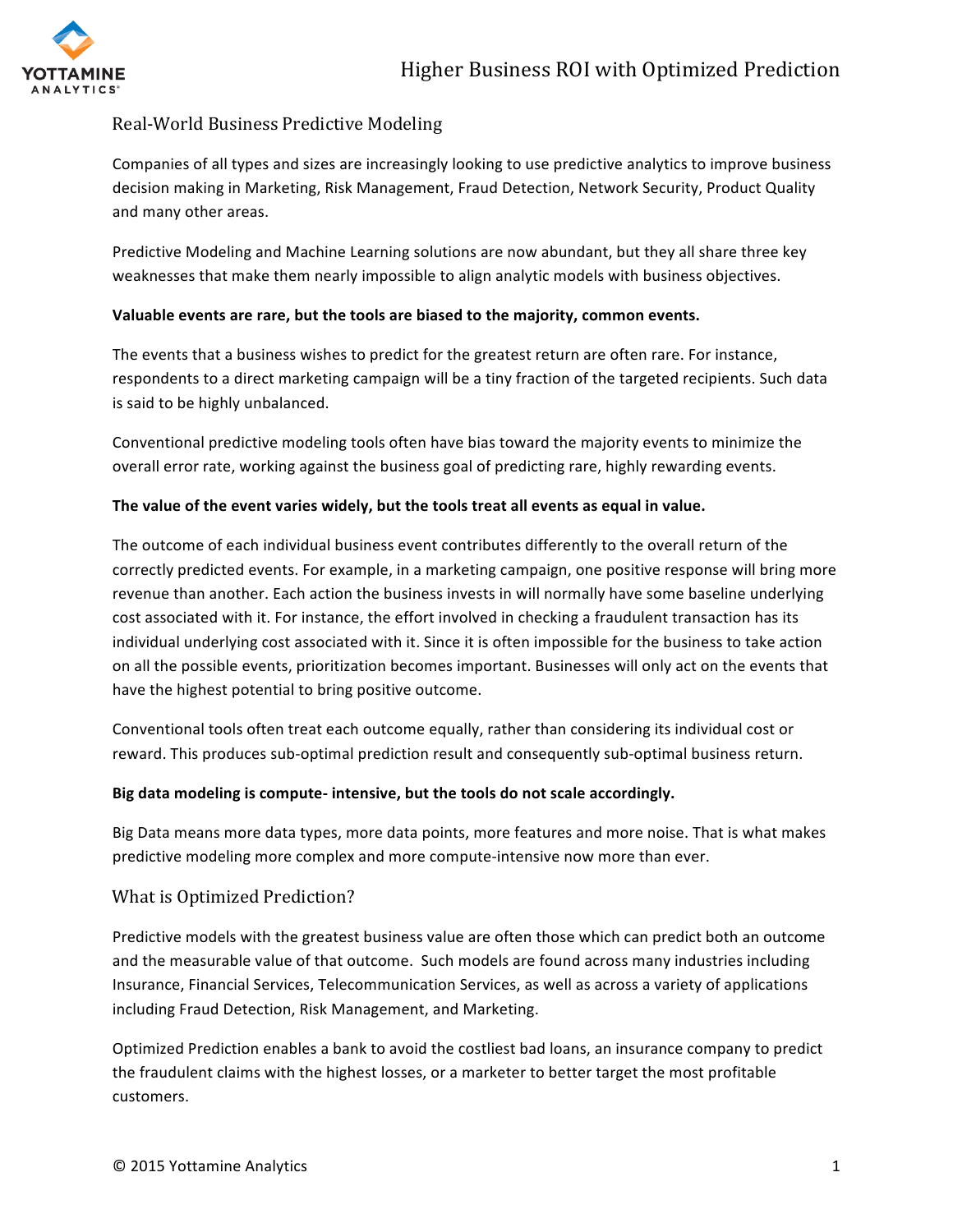

The figure on the bottom right illustrates how Optimized Prediction can find the point of highest business return for a direct mailing marketing campaign.

The horizontal axis shows the number of actions taken by the business. Too many actions will increase the cost/investment required for the business and reduce the overall return. Optimized Prediction can find the most optimal spot for the business, where the least number of actions produce the highest profit. This translates to higher ROI.

# Provable Improvement in Business Result

To illustrate the power of this new algorithm, we conducted a test on a real-world business problem. We compared our results against a field of well-known machine learning algorithms



in open source software, as well as results generate by teams of experienced expert data scientists using commercial software products such as SAS.

#### **Problem Setting**

In this real-world business problem, the business wishes to optimize its business return by predicting correctly the outcome of each upcoming business event. The outcome of each event has either a reward or cost associated with it. Each event can either generate revenue or incur a loss for the business. The cost associated with each outcome is coming from the actions or the investments a business is required to explore the opportunity. This could be the mailing cost associated with a direct mailing campaign or the resource required to determine if a transaction is fraudulent or not. In this case, the event that generated the highest return is 600 times larger than the associated cost/investment required to explore it. There is a huge difference in the ratio between the reward and the cost. What makes the problem even more challenging is the fact that only 5% of all the events will generate a positive outcome. This makes building an accurate predictive model which provides the highest return very difficult. This situation occurs very often in commercial applications such as a propensity model, churn analysis, risk rating and fraud detection, as the outcome of each event has different costs associated with it.

#### **Other Solutions Approaches**

In the ROI improvement and profit charts, the ROI and profit generated by each different software product/algorithm is presented. To establish the baseline, we used the case where a business has all the resources available to perform an action (i.e. investment) on all potential events. To compare with other machine learning algorithms, we used Gradient Boosting Machine (GBM) in R and Support Vector Machines. GBM is one of the most popular methods that help many data scientists win competitions in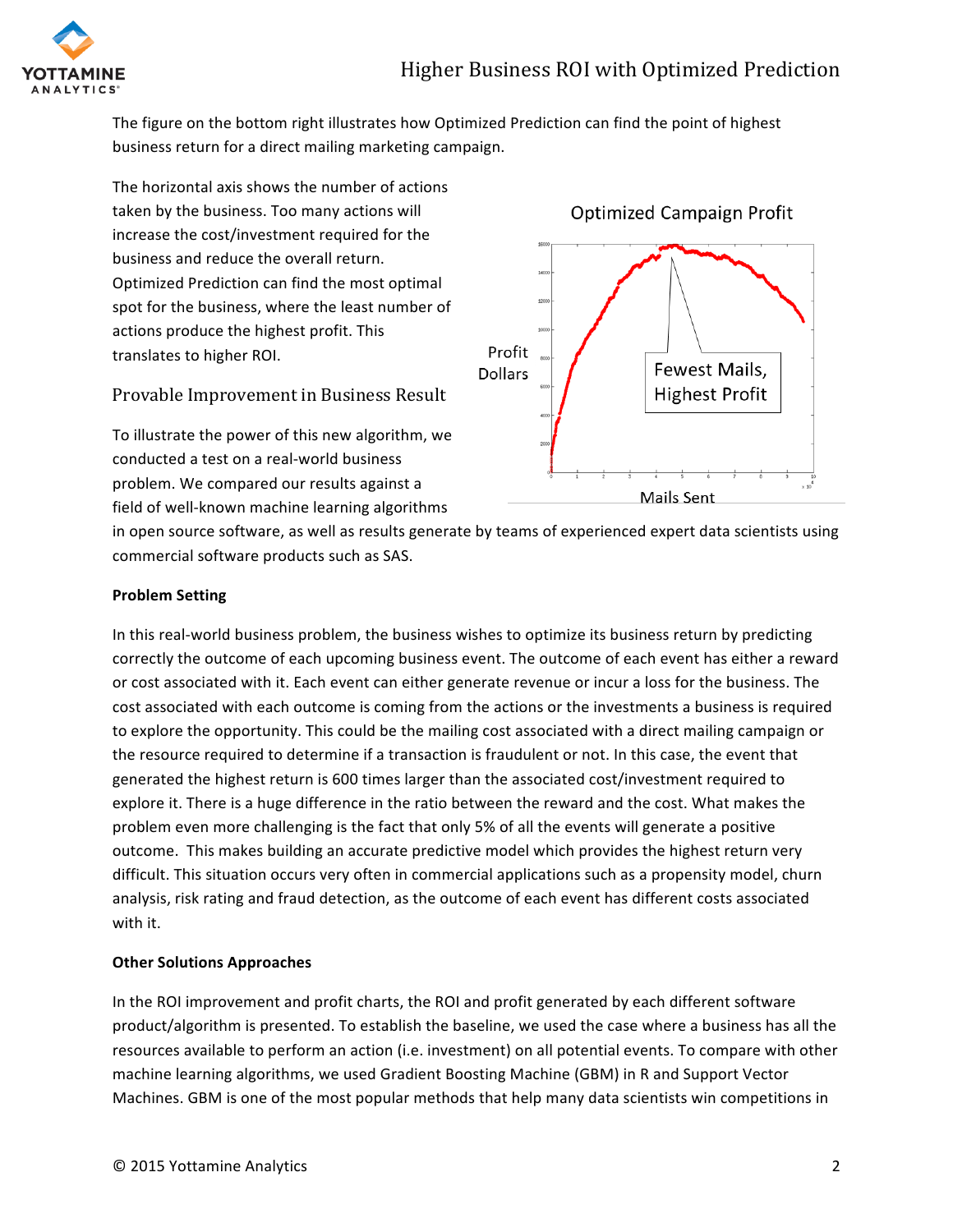

this type of problem. When comparing with GBM and SVMs, all algorithms use the same set of features. Optimized Prediction doesn't require complex preprocessing to achieve a state-of-the-art result.

To illustrate how Optimized Prediction compared with a team of elite data scientists and experts on this problem, we also included results obtained by three teams, namely GainSmart, SAS and Quadstone. These teams of scientists applied several techniques together including combining different models, sampling, feature reduction on this problem and they worked on this problem for an extensive period of time. The SAS team is a group of experts using SAS as their main modeling tool.



# Winning Numbers

Optimized Prediction generates a much higher profit (50% or more) than both Support Vector Machines and Gradient Boosting Machines (GBM). It is important to note that all three algorithms use the same features. Optimized Prediction is not based on an ensemble of models, but rather a single model. This result is achieved by using the automatic mode of Yottamine Predictive Platform. This is designed not only for this problem, but also can accommodate a wide range of problems.

When comparing with teams of expert data scientists who develop highly specialized models, Optimized Prediction produces 10% more profit and 30% more ROI than an ensemble of approaches developed specifically for this problem. It is quite significant; as Optimized Prediction is now comparing with results of multiple techniques combined together and parameters that are fine-tuned particular to this set. For example, the next best result by GainSmart is achieved by combing a regression and a classification algorithm together, and also a sophisticated feature reduction scheme. In contrast, Optimized Prediction is a single algorithm and single model computed in a single automated step.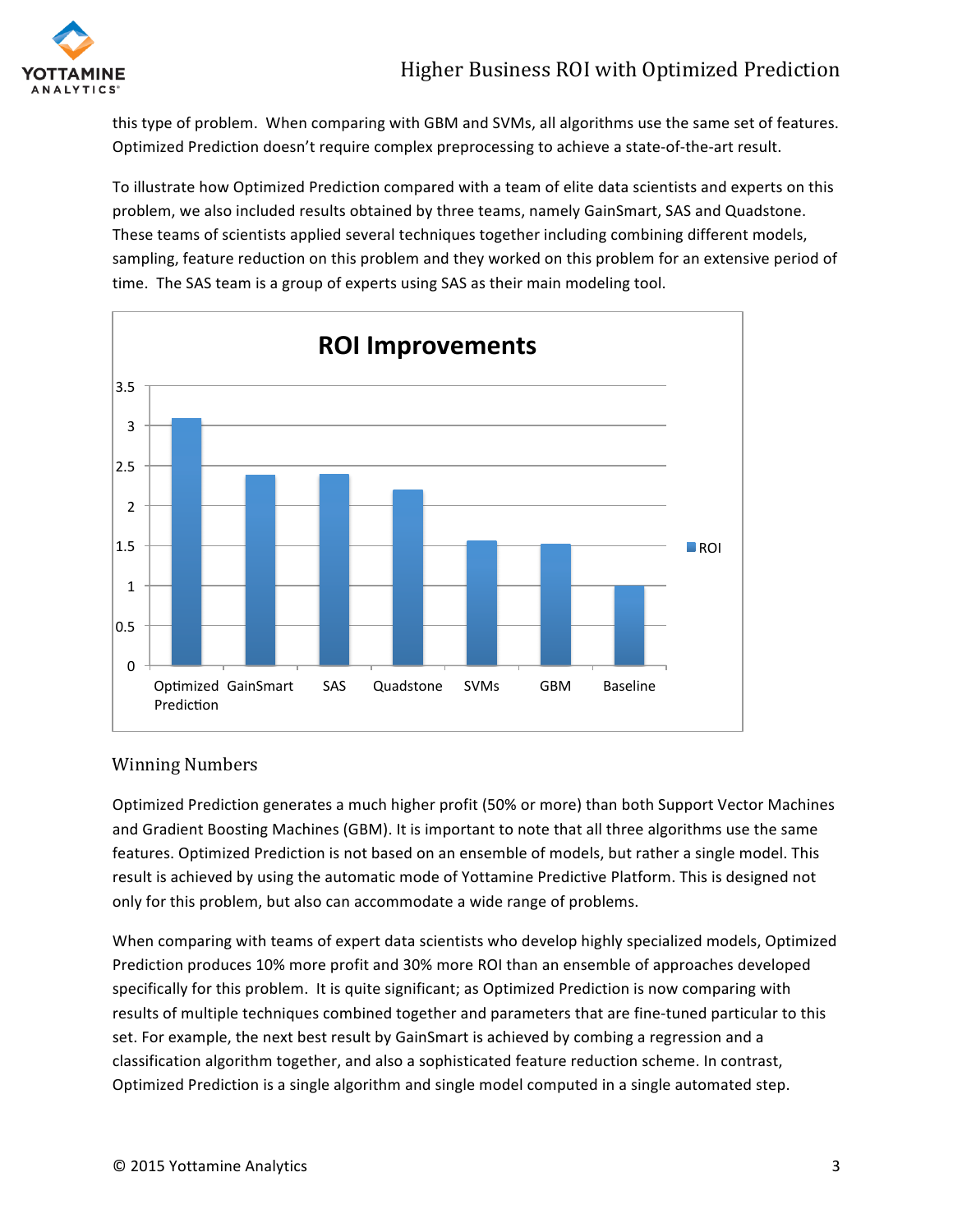